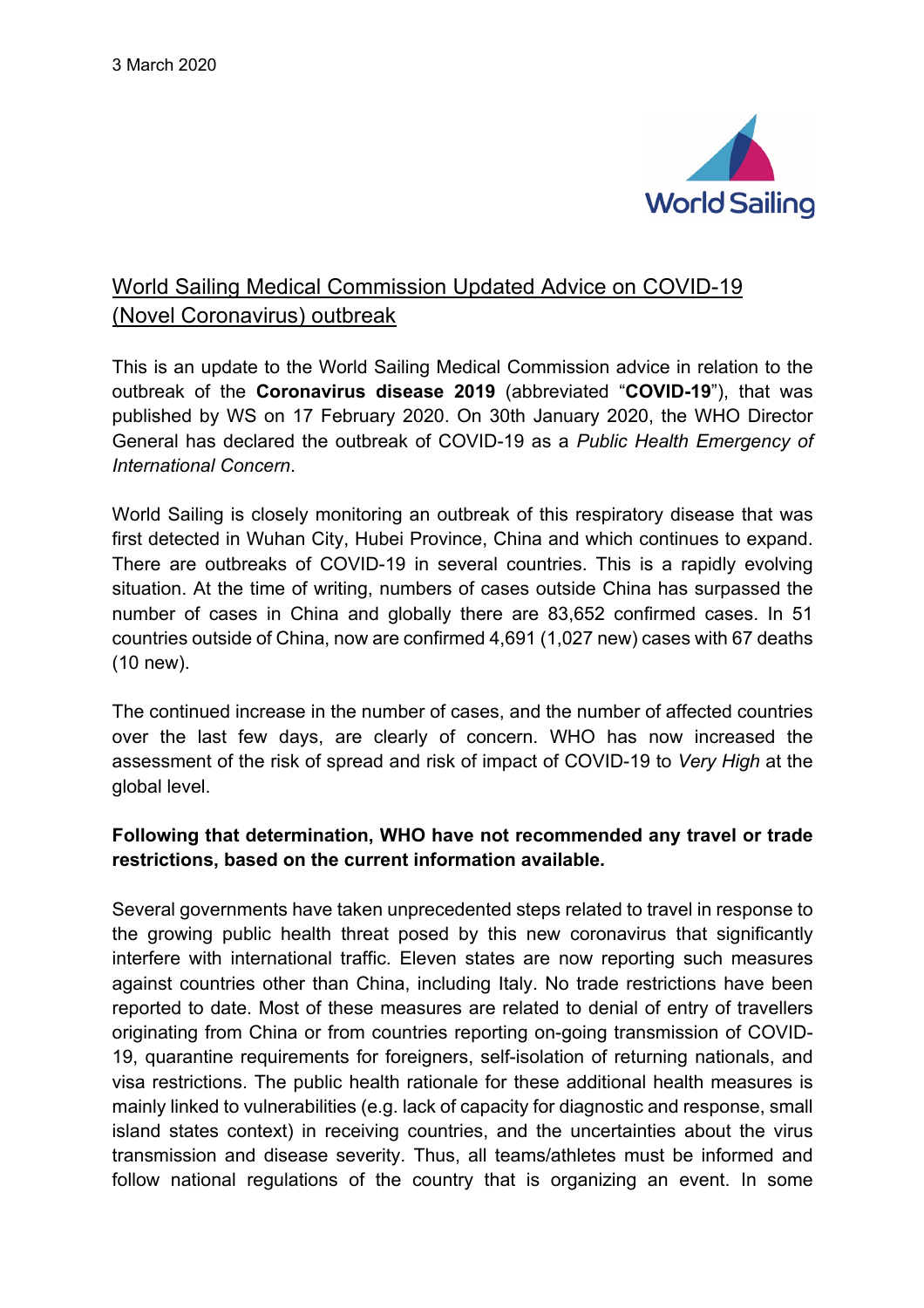instances, athletes should be out of the particular country long enough to satisfy quarantine requirements.

The preparations for the Olympic Games Tokyo 2020 are continuing as planned. Countermeasures against infectious diseases constitute an important part of Tokyo 2020's plans to host safe and secure Games.

As you are all aware, the coronavirus COVID-19 has caused significant challenges to international travel for several countries and has highlighted the need to meet all requirements of the relevant health regulations in all countries hosting sports events. In this environment, and further to our previous contact with you all on this subject, we understand there are resulting impacts on a number of our sailing events, including Olympic qualification events for the Tokyo 2020 Olympic Games.

A major outbreak of COVID-19 took place in Lombardia, Italy and spread to Liguria region where at the moment there are 19 registered cases, none of them in the town of Genoa and surrounding area, where the World Cup and Olympic qualification event for Europe, Asia and Africa across 12-19 April 2020 is planned for. Following the measures taken by the Liguria Regional Government, the Italian Government schools were closed until March 1st, and until March 1<sup>st</sup> 2020, sports competitions in Liguria, such as in other Italy regions where cases of COVID-19 were found, were allowed only in absence of public ( so-called " closed doors"). There was no limitation to training sessions.

Currently, there is no limitations on transport, including trains and flights. Italian airports have placed thermo-scans in the arrival and departure areas to detect suspect cases incoming to or departing from Italy. Following the outburst of COVID-19 in Lombardia, however, some Countries have put restrictions on incoming Italian travellers, varying from quarantine to denied access.

Mass gatherings are highly visible events with the potential for serious public health consequences if they are not planned and managed carefully. There is ample documentation that mass gatherings can amplify and spread infectious diseases. Respiratory infections, including influenza, have been frequently associated with mass gatherings. Such infections can be transmitted during the mass gathering, during transit to and from the event, and in participants' home communities upon their return.

The general risk for sailing events is considered as much lower, compared to indoor events, due to lower crowd density and nature of the contact between participants (not in direct contact with other competitors). The possibility to carefully layout an event venue also lowers the risk. The access to the sailing venue by non-registered participants can be minimized, and necessary meetings (i.e. hearings, technical meetings) can be controlled and organized in an. adequate manner. The age of participants also contributes to lower risk assessment for sailing. The number of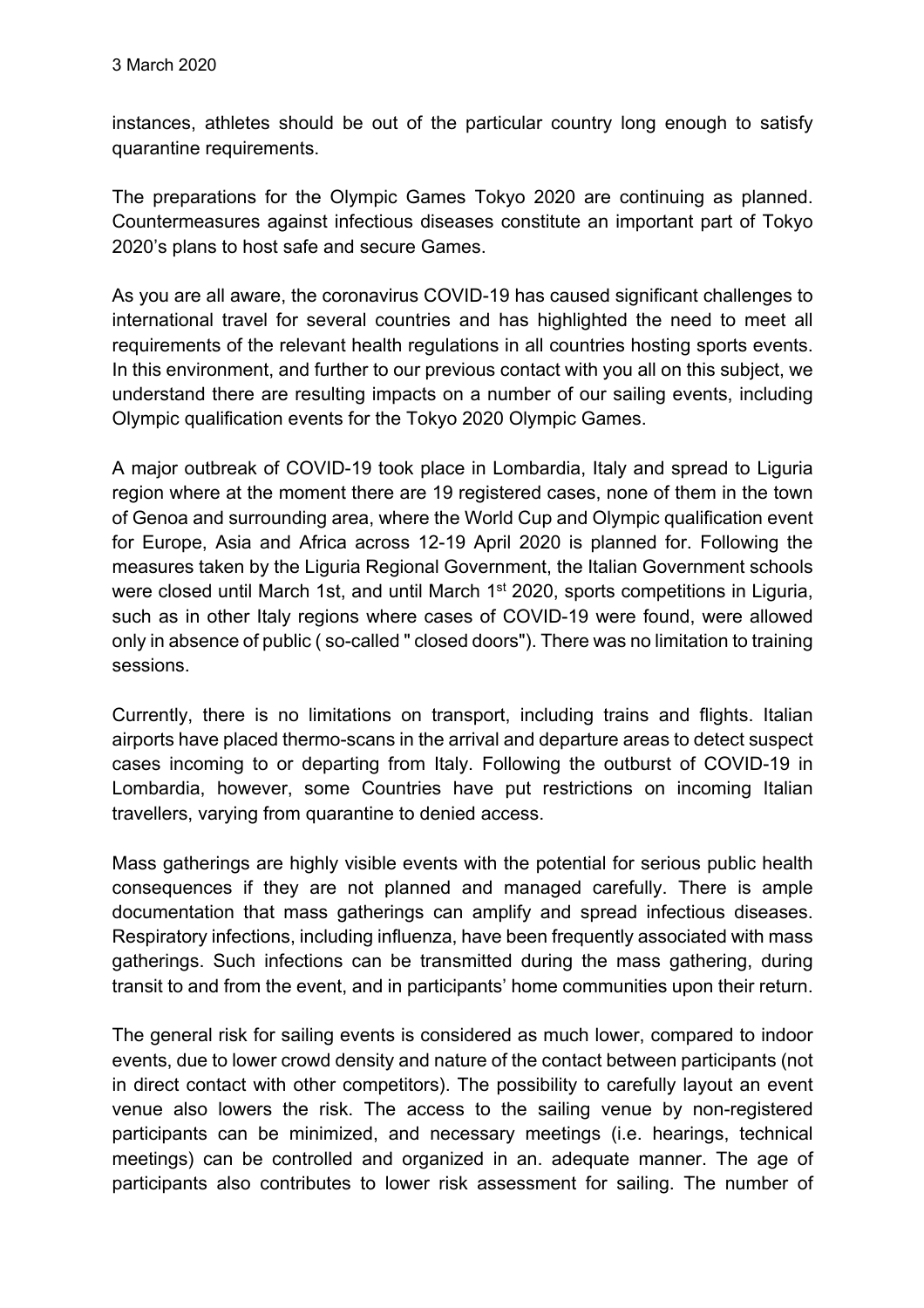participants coming from COVID-19 affected countries/areas within the previous 14 days is significantly influencing the overall risk and is subject of our continuous monitoring. For such participants local legislation will apply and some countries have already displaced their teams for training in nonaffected countries to fulfil those requests.

The duration and mode of travel of participants is also affecting the risk and as the duration of the event is shorter than the incubation period for COVID-19, most eventassociated cases would likely occur after the event as people travel and return to their home communities.

## **Tokyo 2020 Olympic Games**

For the Olympic Games, World Sailing is exploring all possibilities to conduct the remaining qualification events, respecting the health regulations of the hosting territory of the event.

### **2020 Asian Championships - 15-22 March 2020, Abu Dhabi - United Arab Emirates (UAE)**

#### *Asian Olympic Qualifier for 5 Events*

The ASAF Asian Championships 2020 is the Olympic qualification event for Asian in the Laser, Laser Radial, 49er, Men's RS:X and Women's RS:X. The Organising Authority (OA) of the event is UAE Sailing & Rowing Federation in conjunction with the Abu Dhabi Sailing and Yacht Club under the sanction of the Asian Sailing Federation.

Following the recent cancellation of events in the UAE, the OA are of the view that the ASAF Asian Championships can proceed as there will not be a large gathering of spectators and event group functions can be safely managed.

Within World Sailing, our Medical Commission are constantly reviewing the situation will provide teams with advice and quidance

## **2020 Hempel World Cup Series - 12-19 April, Genoa – Italy (ITA)**

*European Olympic Qualifier for 10 Events Asian Olympic Qualifier for 2 Events African Olympic Qualifier for 3 Events*

World Cup organisers in Genoa have established direct links with the local and national public health authorities and this includes the local health service providers for the event. Our World Sailing Medical Commission member, Dr Luca Ferraris it at the site, monitoring the situation. Our initial risk assessment of the event in Genoa, that will be reviewed regularly during this planning phase, includes local public health authorities and is linked into the event organizing authorities. In relation to COVID-19 risk assessment it includes WHO updated technical guidance and up-to-date epidemiological situation.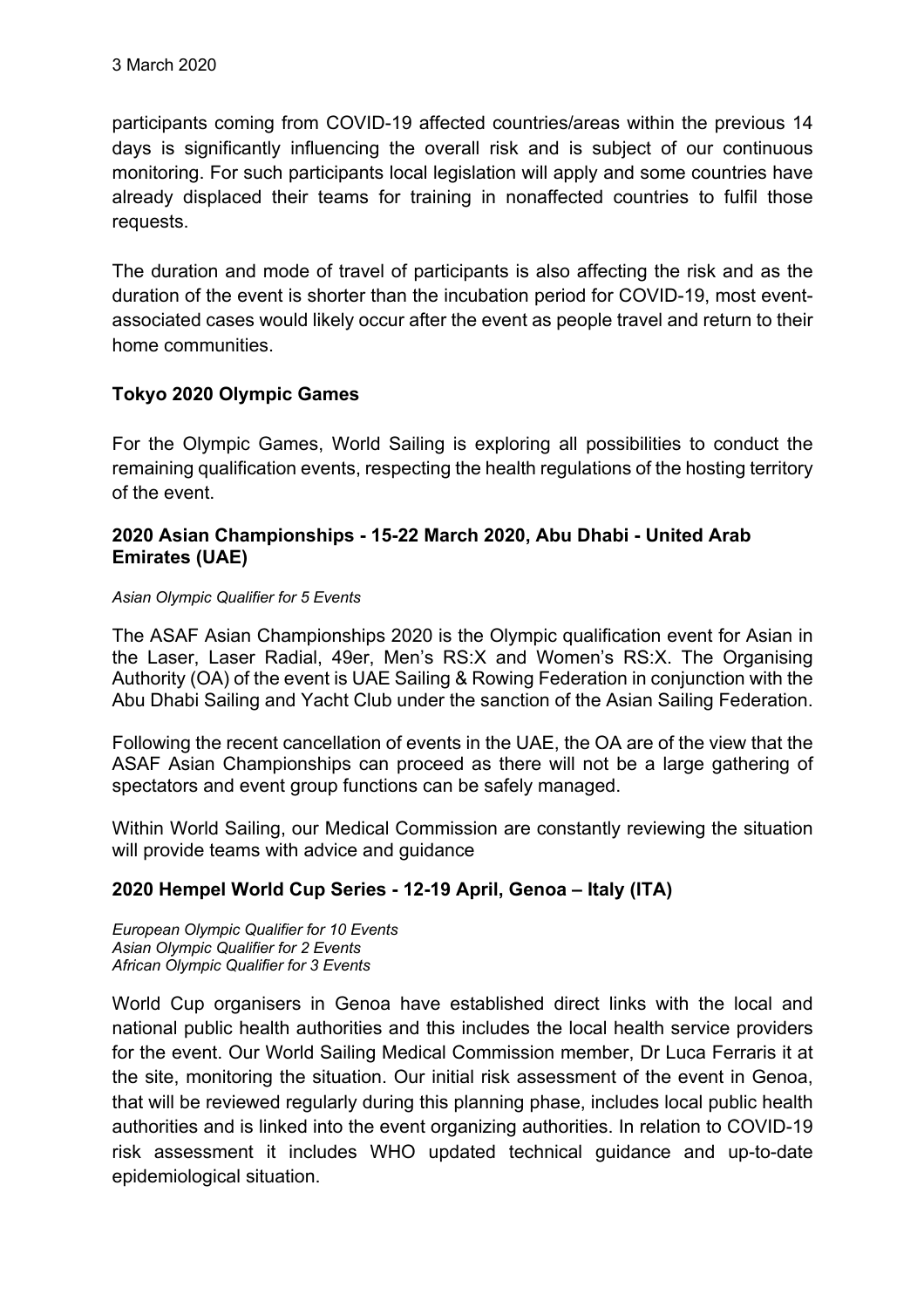Being aware of the potential dangers of recent Novel Coronavirus, **World Sailing recommends to all teams to avoid all nonessential (i.e. training purposes) travel to Italy.** The risk assessment and final decision for the event will be coordinated and integrated with Italy's national risk assessment and authorities. The next update from the Italian Government for sports events in Italy is expected on 9 March.

## **Tokyo 2020 Olympic Games- 24 July - 9 August 2020, Japan (JPN)**

The preparations for the Tokyo 2020 Olympic Games continue as planned. Countermeasures against infectious diseases constitute an important part of Tokyo 2020's plans to host a safe and secure Games.

Tokyo 2020 will continue to collaborate with all relevant organisations which carefully monitor any incidence of infectious diseases and will review any countermeasures that may be necessary with all relevant organisations. In addition, the IOC is in contact with the World Health Organization, as well as its own medical experts. We have full confidence that the relevant authorities, in particular in Japan and China, will take all the necessary measures to address the situation.

## **Basic Advice**

There are some basic things that you should know:

- First, as we keep saying, clean your hands regularly with an alcohol-based hand rub, or wash them with soap and water as described in Chapter VIII of our *Medical Guidelines for the International Team Coach* (accessible at: https://www.sailing.org/34171.php. Touching your face after touching contaminated surfaces or sick people is one of the ways the virus can be transmitted. By cleaning your hands, you can reduce your risk.
- Second, clean surfaces regularly with disinfectant follow advise and instructions from chapter V - C of our *Medical Guidelines for the International Team Coach*. Prepare yourself for this procedure before departing to the event.
- Third, educate yourself about COVID-19. Make sure your information comes from reliable sources – your local or national public health agency, the WHO website (https://www.who.int/emergencies/diseases/novel-coronavirus-2019), or your local health professional.
- Everyone should know the symptoms for most people, it starts with a fever and a dry cough, not a runny nose. Most people will have mild disease and get better without needing any special care.